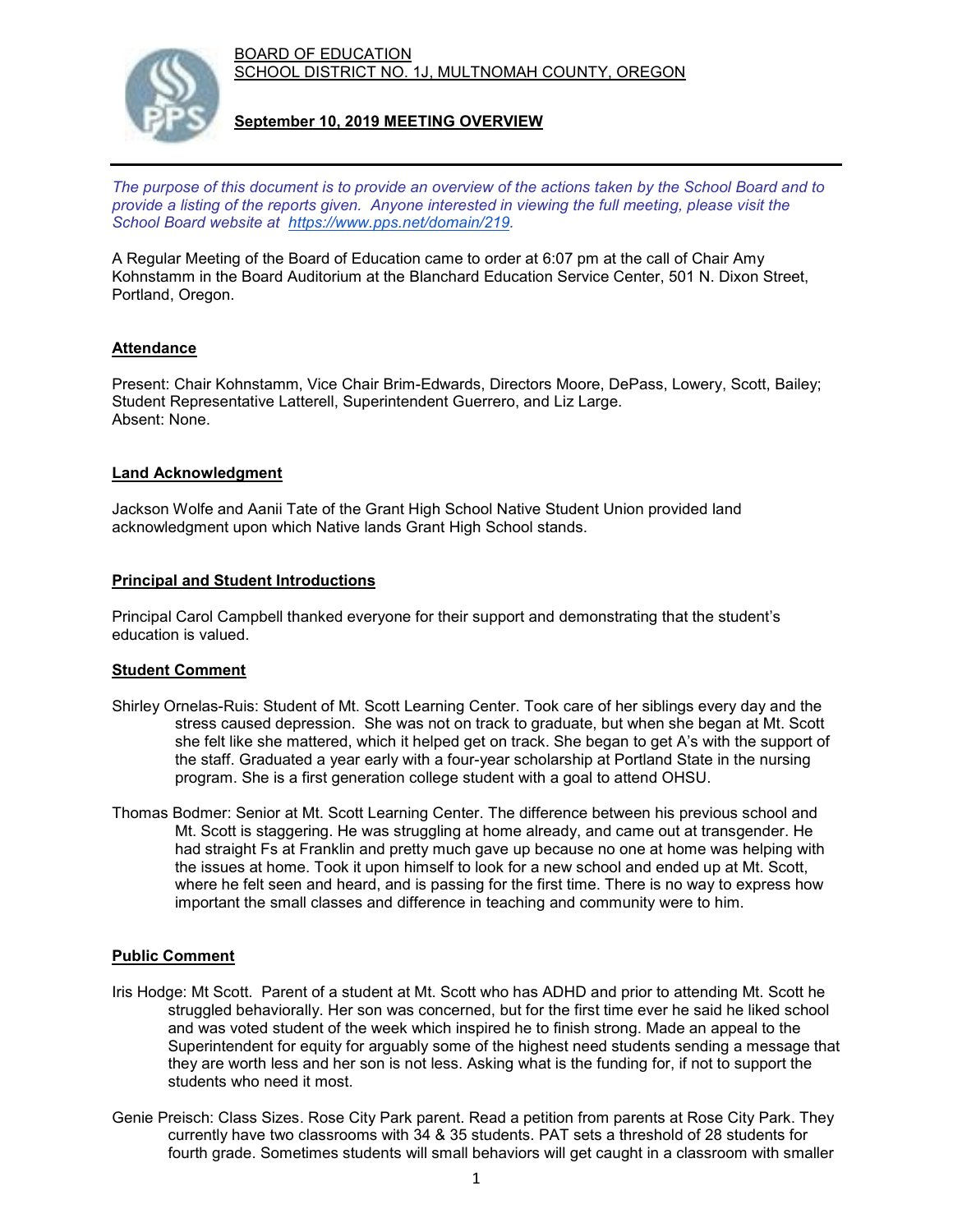class sizes but do not get caught with so many students. Many Students with IEPs are not getting the attention they are need. Students with special needs are being negatively impacted with sensory overload. There is space at the school for another teacher, but they would be okay with a support teacher that helps in both rooms.

- Mike Bauer: Classroom Temperatures. Staff are working in classrooms that are over 85 degree classrooms at Cleveland High School. School is over one hundred years old and the temperature varies a lot. Classrooms have inadequate heat and cooling systems. It's too hot in the summer and too cold in the winter. It is a terrible work environment and the student have a hard time learning. Asking for immediate remedy as well as a long term plan.
- Blanca Strode: Student Petition to Transfer. Fifth grade Spanish immersion teacher speaking on behalf of Martha McArthur and her daughter. Maestra McArthur has been a dedicated educator for over twenty-one years. Her daughter Katie has been excluded from attending Franklin High School, where her cohort from Spanish Immersion are headed. Maestra McArthur had extreme medical issues. She questioned why family who has been dedicated to PPS why is being excluded from continuing on with her cohort. She was told by her neighborhood school, that they wouldn't honor her credits from the immersion program she will be behind a year. Please allow her to have her children close to her.
- Sarah Adams: Student Petition to Transfer. Parent of two children in Spanish Immersion and is speaking on the denial of Katie McArthur Jimenez into Franklin. She is not asking to come into the community with no ties, she is asking to stay within her cohort, with her friends, that she has been with for 9 years. The parents and students had to sign a commitment to stay in the immersion program and the contract should go both ways. In addition, from a retention aspect, her mother is a dedicated educator and broken promises will not encourage her to stay.
- Linda Nezbeda: Discrimination in schools. She stated that her testimony is directed at the superintendent. She has attempted to reach out multiple times to discuss discrimination and has been denied. She is preparing to file a class action law suit against PPS. She is partnering with schools to get resources to them. It has been reported that people have been discouraged from meeting her. She believes that increased community involvement, partnership programs, and student and staff support can be the difference between graduation and dropout.

# **Superintendent's Report**

The superintendent report that it was a terrific start to the school year, which was made possible by teachers, administrators, bus drivers and all others who showed up to help make the first day the first day positive. The Grant High School grand reopening was successful. The ceremony included a number of student performances. A video was shown to recap the grand opening. He noted that Madison High School demolition is underway, the foundation has been poured at Kellogg Middle School and Lincoln High School work will be begin soon. He introduced the Student Success act and discussed what areas school districts are required to focus on, which aligns with many of the district's vision. He shared that the Senior leadership is meeting weekly to discuss what the plan will be a district level, which will include ways that community stakeholders can contribute. A School Success Act website will be active soon.

# **Legislative Update**

Courtney Westling summarized the legislative session from the 2019 session. House Bill 5016 increased per student funding by 9.7%; Measure 98, which invests in grades 8-12, will be fully funded started this year which took a little bit of funds from the Student Success Act (SSA) is going towards funding measure 98 this year and the Student Success Act. She reported that the Student Success Act is being funded by a new commercial activity tax on Oregon Businesses and only applies to business with more than \$1 million in Oregon sales. It is expected that schools will start to see money from the Student Success Act in the 2020-2021 school year. She shared the breakdown of where the money should be invested what types of things are suggested in the broad categories. Other significant legislation that passes were the ODE Budget, Employee Misconduct and Employee Reports, PERS changes, Suicide prevention bills, Holocaust Instruction, paid family medical leave, collective bargaining, Restoration of OEBB double coverage, and School Board and ESD Elections.